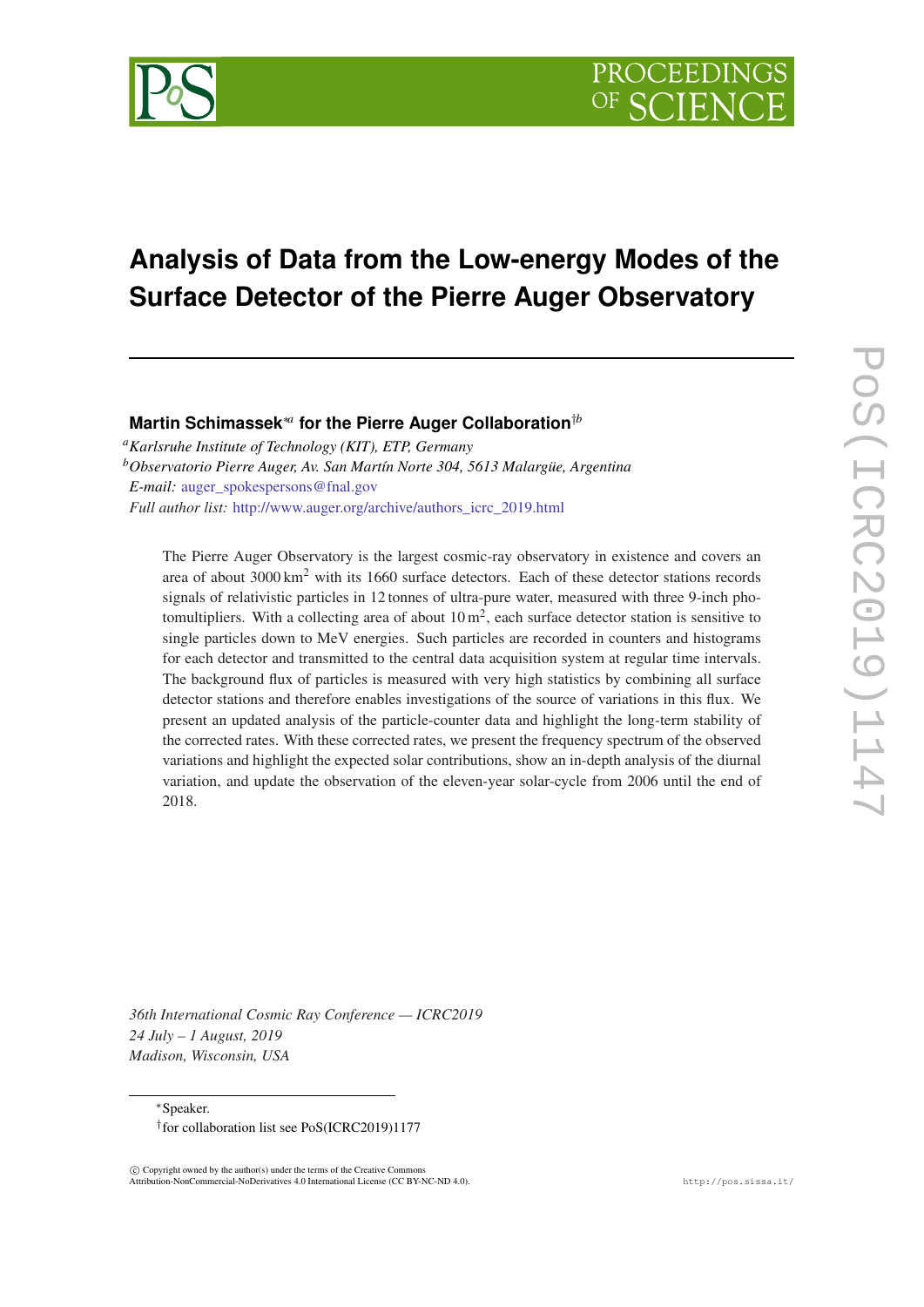## 1. Introduction

The rate of cosmic rays measured at the top of Earth's atmosphere is modulated by changes in the interplanetary medium. Solar activity and transient events modify the magnetic deflections of high-energy particles and thus change the cosmic ray intensity at Earth.

The standard detectors for measuring this intensity are neutron monitors, that measure the hadronic component of the particle cascades formed in Earth's atmosphere. However, also different detector systems are able to track the evolution of the cosmic-ray intensity, for example muon telescopes and particle counters from high-energy experiments.

The Pierre Auger Observatory [\[1\]](#page-7-0) is designed to measure the highest energy cosmic rays. It is located in Malargüe, Argentina (69.3°W, 35.3°S, 1400 m a.s.l.) and covers 3000 km<sup>2</sup> with its surface detector (SD). The surface detector is built as a triangular grid with 1500 m spacing of 1660 water-Cherenkov detector stations. Each of these detector stations is constantly measuring the rate of particles for stability monitoring and calibration [\[1](#page-7-0), [2](#page-7-0)].

This data has been previously employed in studies of solar transient events like Forbush decreases [[2](#page-7-0), [3,](#page-7-0) [4\]](#page-7-0), searches for indications of gamma-ray bursts [[5](#page-7-0)], and identification of modulations related to the solar cycle [\[6\]](#page-7-0).

In detail, the rate of particles in the SD stations is measured using a counting trigger, the socalled scaler mode, with a very low current threshold range of  $3 < I_{\text{peak}} < 21$  ADC channels above baseline [[2](#page-7-0)]. A coincidence of all 3 PMTs of the station is required. This counter is sensitive to a deposition of energy in the range  $15 \text{ MeV} \lesssim E_d \lesssim 100 \text{ MeV}$  [[3](#page-7-0)] and results in an average count rate of  $\sim$ 1.8×10<sup>8</sup> counts per minute, where the rate is reported every second via a radio transmission. This energy depositions arise from showers from primary cosmic-rays with energies from 10 GeV to a few TeV [\[3](#page-7-0)]. A different source of data are pulse-height and pulse-charge histograms collected for calibration purposes, and are available together with the high-energy cosmic ray events. These can also be used to study the background intensity of particles [[6](#page-7-0)].

In this work, we focus on the scaler data and present an updated analysis of the existing data set. In Section 2 we present the detection of lightning strikes using the scaler mode. The updated data treatment is discussed in Section [3](#page-3-0). In the following Sections we present a first spectral analysis of the corrected scaler data, a detailed analysis of the diurnal modulation, as well as updated analyses on the modulations during Forbush decreases and during the solar cycle, with data covering 13 years.

## 2. Lightning Events

Since the implemented threshold is low, the scaler rate is sensitive to the electromagnetic pulse associated with lightning strikes. Identifying seconds with lightning strikes is thus important for background rejection in analyses of the scaler rate. In addition, other analyses, carried out with the Auger SD, can profit from the identification power for these events.

The general concept for identifying seconds with lightning strikes is similar to the search of rate increase correlated with gamma-ray bursts [\[5](#page-7-0)]. By comparing the scaler rate measured in the test second  $\Gamma(t_i)$  with the mean rate recorded in a five minute interval  $\langle \Gamma \rangle$ , significant excesses are selected. In this analysis we take the median of 300-second intervals as a robust estimate of the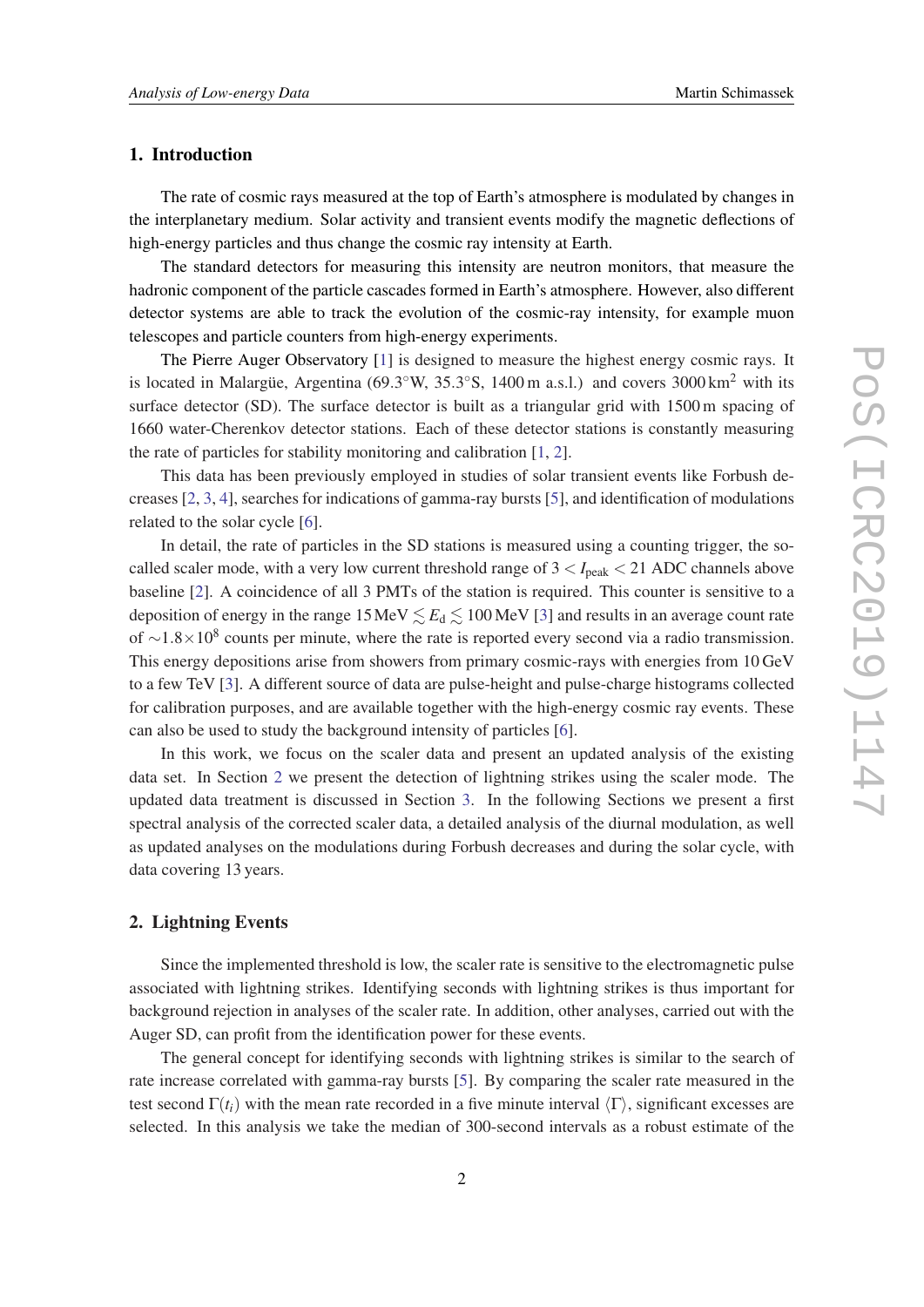

Figure 1: *Left:* Visualization of a lightning-strike event. The color and sizes of the markers represent the deviation of the measured scaler rate from the median rate within a 5-min interval. See text for more details. *Right:* Distribution of measured scaler rates during seconds including lightning strikes (red) and during normal conditions (black).

mean rate  $\langle \Gamma \rangle$ , and estimate the current standard deviation  $\hat{\sigma}$  with the median absolute deviation (MAD) under a Gaussian assumption. These quantities are defined for each available SD station separately.

We use a Gaussian background model with a common additional signal *s* to estimate the significance of excesses. With the rates of all stations  $\vec{\Gamma}$ , their respective median rates  $\langle \vec{\Gamma} \rangle$ , and the estimated standard deviations  $\hat{\sigma}$ , the likelihood of an additional excess signal is

$$
\mathscr{L}(\vec{\Gamma}|\langle\vec{\Gamma}\rangle,\vec{\hat{\sigma}},s) = \prod_{i} \frac{1}{\sqrt{2\pi}\sigma_{i}} \exp\left[-\left(\frac{\Gamma_{i}-\langle\Gamma\rangle_{i}-s}{\sqrt{2}\sigma_{i}}\right)^{2}\right].
$$
 (2.1)

After maximising with respect to *s*, Wilk's theorem is used to estimate its significance. We discriminate lightning seconds from other increases using the fit-quality of selected significant excess seconds. When the excess is originating from a lightning strike, the SD stations with a high signal are few and localised so that the quantity

$$
\chi^2 = \sum_{i} \frac{(\Gamma_i - \langle \Gamma \rangle_i - \hat{s})^2}{\sigma_i^2 + \hat{s}}
$$
(2.2)

where  $\hat{s}$  is the estimated common signal, is very large due to the rest of the SD array showing no excess. Seconds with lightning strikes can be identified by using the Gaussian transformation of the goodness-of-fit  $\chi^2$  with the criterion  $(\chi^2 - N_{\text{DoF}})/\sqrt{2N_{\text{DoF}}} \gtrsim 100$ .

For a lightning-strike event the pull  $\Delta = (\Gamma - \langle \Gamma \rangle)/\hat{\sigma}$  of each station is visualised in the left panel of Fig. 1. A localised excess is clearly visible in the eastern part of the SD. Stations that are not used in the analysis of the scaler data are drawn with crosses and the criteria for their selection is described in the next Section.

By stacking all identified seconds with lightning strikes during the single day 24 January 2016, as well as the "quiet" seconds, the difference in the distribution of the scaler counts during lightning strikes is made visible. In the right panel of Fig. 1, histograms for this example day are shown. A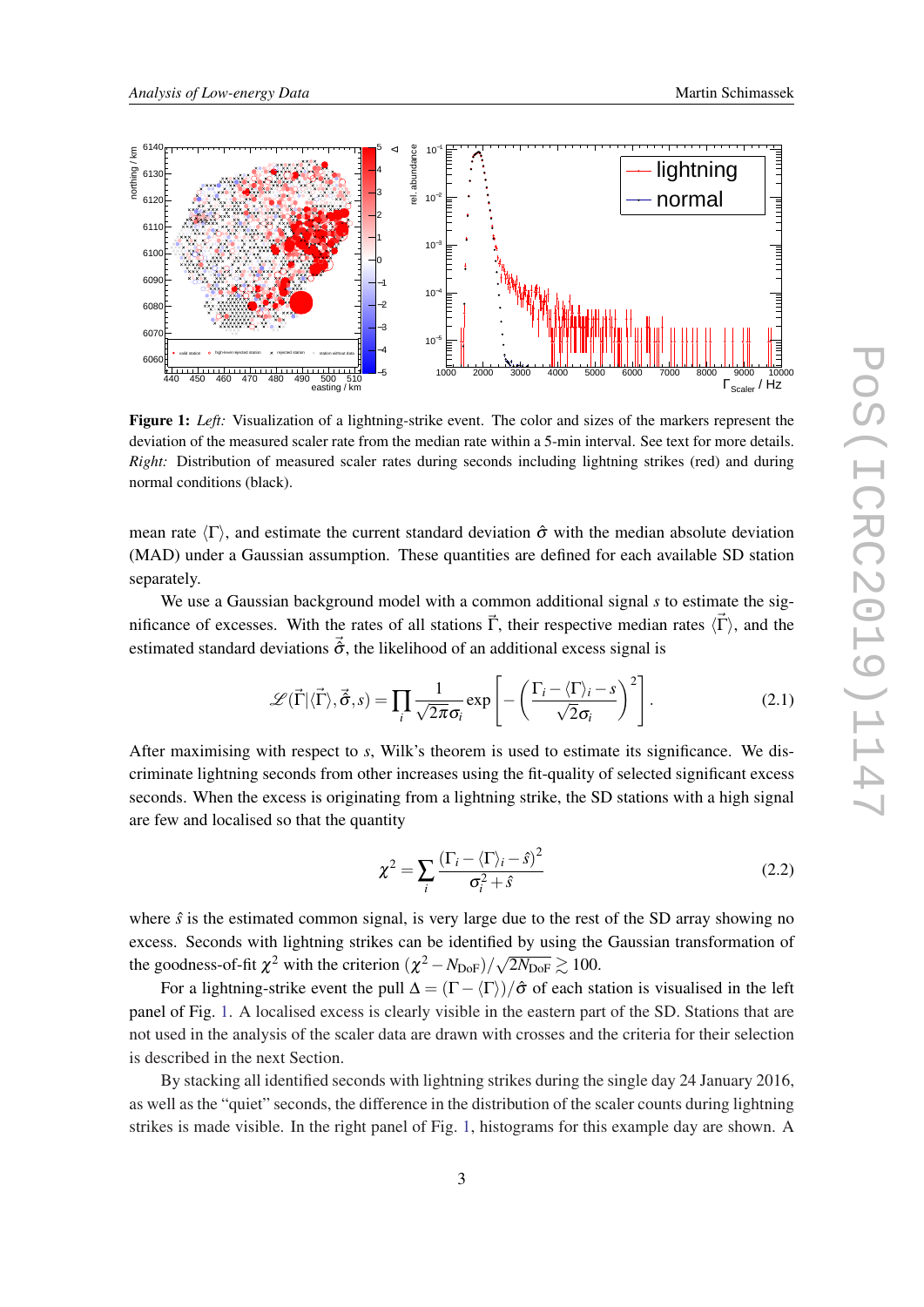<span id="page-3-0"></span>clear deviation from the Gaussian distribution during lightning periods is visible. The seconds identified as affected by lightning strikes are not used in the analyses presented in the following Sections.

# 3. Data Treatment

We have shown in previous work [[2](#page-7-0), [6\]](#page-7-0) that the scaler data has to be handled carefully due to the low threshold employed. Additionally, for its interpretation over longer time scales  $\langle \gtrsim$ 5 minutes), corrections have to be applied [\[4,](#page-7-0) [6](#page-7-0)].

Here we present an update of the data treatment presented in [\[6\]](#page-7-0). This update is based on a change of a paradigm: To recover more data, all selections and corrections are performed on the single-station level. To ensure good data quality, the PMT-status information from the analysis of air-shower traces [[7](#page-7-0)] is used to select stations with three well working PMTs. This selection replaces also cuts based purely on the extrema of the scaler-rate distribution.

Similarly to the previous analyses, the atmospheric overburden altering the rate of measurable particles, is then corrected by the means of a linear fit of the pressure dependency. Under the assumption that the count rate scales with the pressure difference  $\Delta P = P - \langle P \rangle$ , we use the fit function

$$
\Gamma = (1 + \alpha_P \Delta P) \Gamma_0 \tag{3.1}
$$

with now station-specific constants  $\alpha_P$  and  $\Gamma_0$ . The final pressure correction is then in a form of a scaling factor  $\gamma_P(t) = 1 - \alpha_P \Delta P$  available for each SD station.

As we have shown in [\[6\]](#page-7-0), the changes in the optical properties of the water-Cherenkov detectors influence the detection threshold of low-energy particles over longer time periods of several years [[8\]](#page-7-0). To measure these optical properties of an SD station we use the so-called "area-overpeak" quantity: the measured charge of a muon-produced pulse, divided by its height. This quantity is computed for each PMT of a SD station and the average per station is used for this correction. We use it to calculate a time dependent correction factor  $\gamma_{\text{A}oP}(t)$  for each station, similar to the procedure in [[6\]](#page-7-0).

Using both corrections, the corrected scaler rate  $\hat{\Gamma}$  of station *i* is calculated as

$$
\hat{\Gamma}_i(t) = \Gamma_i(t) \gamma_P(t) \gamma_{\text{AoP}}(t).
$$
\n(3.2)

To account for differences in the SD stations, as for example different altitudes, we will use in the following a relative quantity based on the scaled count-rates of the stations. For each station a reference rate Γ (*i*)  $\binom{0}{0}$  is calculated as its mean rate during the year 2013. We then use the average of these rescaled rates

$$
r_{\text{scalar}}(t) = \frac{1}{n} \sum_{i} \hat{\Gamma}_i(t) / \Gamma_0^{(i)}
$$
\n(3.3)

averaged over five-minute intervals as basic scaler data quantity.

# 4. Observed Frequency Spectrum

As pointed out in the introduction, the intensity of cosmic-ray with energies of about  $\leq$ 100GeV measured at Earth is modulated by solar effects. In this analysis we want to discuss the periodic parts of this modulation as observed in the Auger scaler rate.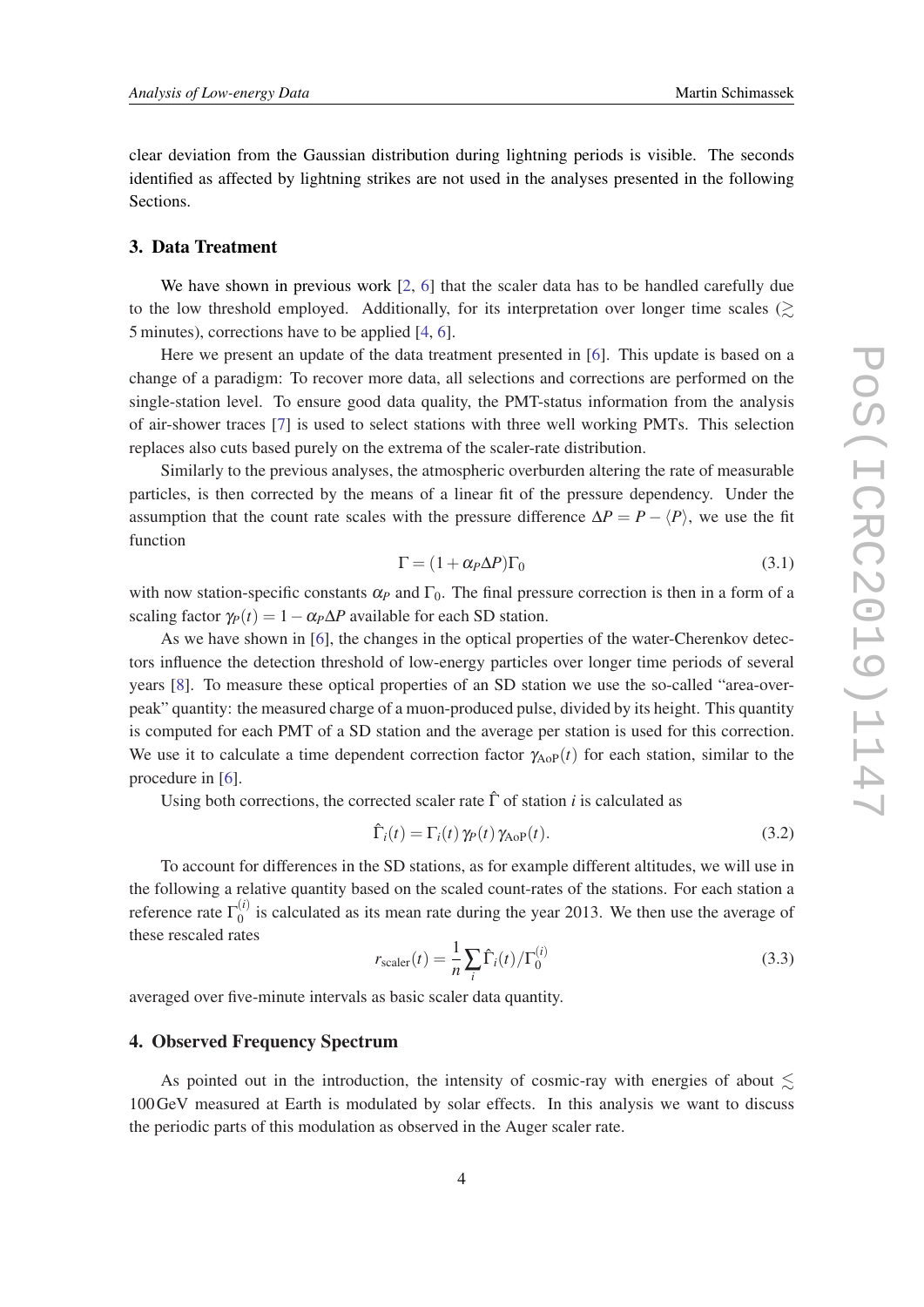<span id="page-4-0"></span>

Figure 2: *Left:* Observed frequency spectrum over the full data period from 2006 to 2018. *Right:* Time dependence of the integrated spectral power around the Carrington frequency  $T \in [20, 70]$  days including overtones. For reference, the solar sunspot-number data from [\[9](#page-7-0)] is shown in gray.

The left panel of Fig. 2 shows the discrete Fourier-series expansion of the observed scaler rates in logarithmic scale. The sharpest peaks in the spectral power are visible for a signal with a frequency of one solar day and the corresponding overtones. This diurnal signal is due to the Earth's rotation in the magnetized solar wind and has been observed with Auger before [\[4\]](#page-7-0). A more detailed analysis of this signal is presented in the next section.

Another expected periodicity of the cosmic-ray intensity is associated with the rotation of the Sun and corresponding magnetic features. Therefore, an enhancement in the spectrum at frequencies corresponding to the Carrington period is expected. On the logarithmic scale of Fig. 2 this is not clearly visible. However, small enhancements at the indicated range are visible and the frequency spectrum is not expected to show a clear peak at the Carrington frequency, because of the different frequencies of individual transient events contributing.

Because the rate of magnetic features of the Sun correlates with the solar cycle, a time dependence of the spectral power of these frequencies is expected. The right panel of Fig. 2 shows the integrated spectral-power for Fourier modes with periods between 20 and 70 days. For reference, the number of sunspots is shown during the same period as well. The minima and the solar maxima in sunspot number also appear as minima and maximum of the spectral power. But, as expected from the presence of non-periodic solar events like Forbush decreases, there is no one-to-one correlation of the spectral power with the sunspot number.

In the long-period domain an enhancement of the Fourier modes with a period of 365 days is visible, corresponding to the movement of the Earth around the Sun. The 11-year solar cycle cannot be resolved with this Fourier analysis and the length of the data set of only 13 years. A time correlation based approach for this observation is presented in the last Section of this work.

#### 5. Diurnal Signal

The rotation of the Earth in the magnetized solar wind gives rise to a diurnal change in the measured rate of particles at the ground. Due to the tilt of the Earth's rotation axis and the location of Auger at about 35° south latitude, as well as the minor changes in distance to the Sun, yearly modulations of this signal are also expected.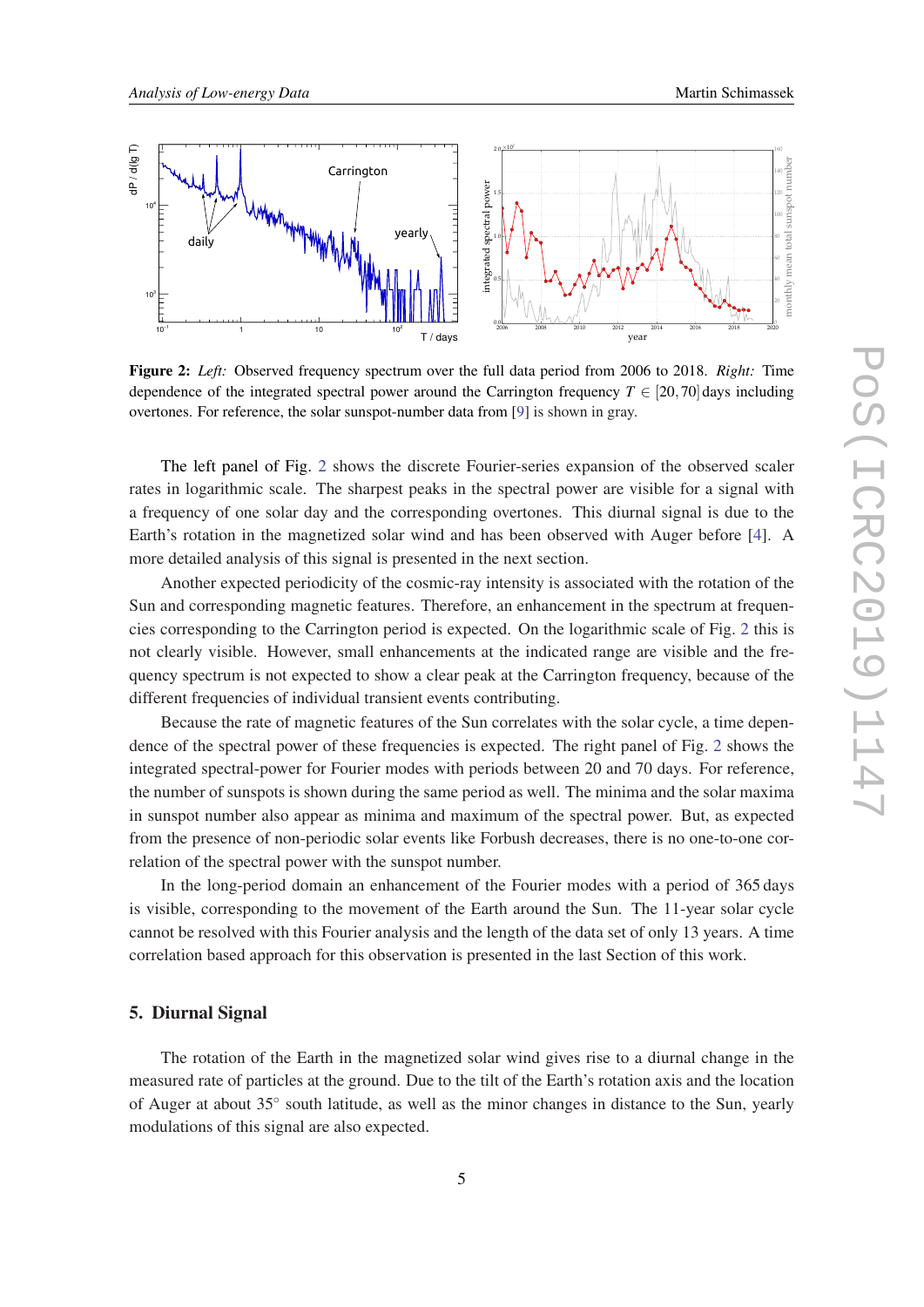The data set of the corrected Auger scalers show these modulations that are not correlated with pressure or temperature very clearly. The left panel of Fig. [3](#page-6-0) shows these daily modulations of the measured scaler rates. For each month the Auger scaler rates are averaged in five-minute bins in time of day (UTC) and rescaled with the average scaler rate in this month. This rescaling emphasizes the shape of the diurnal signal, with an amplitude of about  $1\%$ , instead of highlighting the long-term variations caused by the 11-year solar-cycle which is measured with an amplitude of about 4%.

From Fig. [3](#page-6-0) the seasonal variation of the diurnal signal is clearly visible. The peak position of the signal is shifting by three hours over the course of a year. In January the daily signal peaks at about 14:00 UTC, whereas in austral winter the peak moves to 17:00 UTC.

During the solar maximum in the years from 2012 to 2014 the daily signals are less similar. In this period the regular structure is washed out by a higher rate of transient events and higher variability.

The long-term stability of the daily profiles can be derived from comparing the daily profiles across the 13 years shown in Fig. [3](#page-6-0). Apart from resolution effects from the SD still being deployed during 2006, the profiles of 2006 match those measured in 2018.

With the high statistics available at the Auger, the diurnal modulation of on average 1.2% peakto-peak is resolved every day. This is also the reason for the strong enhancement of the spectral power for frequencies of one per day and its overtones in the Fourier spectrum, shown in the left panel of Fig. [2.](#page-4-0)

In the right panel of Fig. [3](#page-6-0) this ability to resolve the signal is visualized by comparing the average profile of June 2018, drawn in black, with the profiles of two individual days of this month.

The data of the individual days are rescaled with their average rate, to enable the comparison of the shapes themselves. For both chosen days the diurnal variation is clearly visible. However, the amplitudes and details of the signals are distinctively different: the peak-to-peak amplitude for June 1st with 0.7% is smaller than in the average profile, which shows an amplitude of 1.4%. In contrast to June 1st, the peak-to-peak amplitude of June 5th is very similar to the average profile, but this day also shows that with the high statistics of the Auger scaler rate, other features, only present in singular days, are resolved. In this example of June 5th there is an additional rate enhancement at about 8:00 UTC, as well as two additional depressions of the rate at 2:00 and 6:00 UTC.

This comparison highlights the abilities of the Auger scaler rates in resolving structures on hourly scales with high statistics. This is the basis for future analysis of the rates on these scales also during transient events like Forbush decreases.

#### 6. Observation of Forbush Decreases

The time resolution of the Auger scaler rate of up to 1 s can be used to search for transient events. One example of transient solar events are Forbush decreases. After applying the pressure correction the Auger scaler rates are sensitive to Forbush decreases and they have been observed and analysed before [[3](#page-7-0)].

With this updated analysis and corrections, these observations are possible as well and profit from the updated corrections. In the right panel of Fig. [4](#page-7-0) an example of a Forbush decrease, as observed with this new Auger scaler data set, is shown. For comparison, data from three different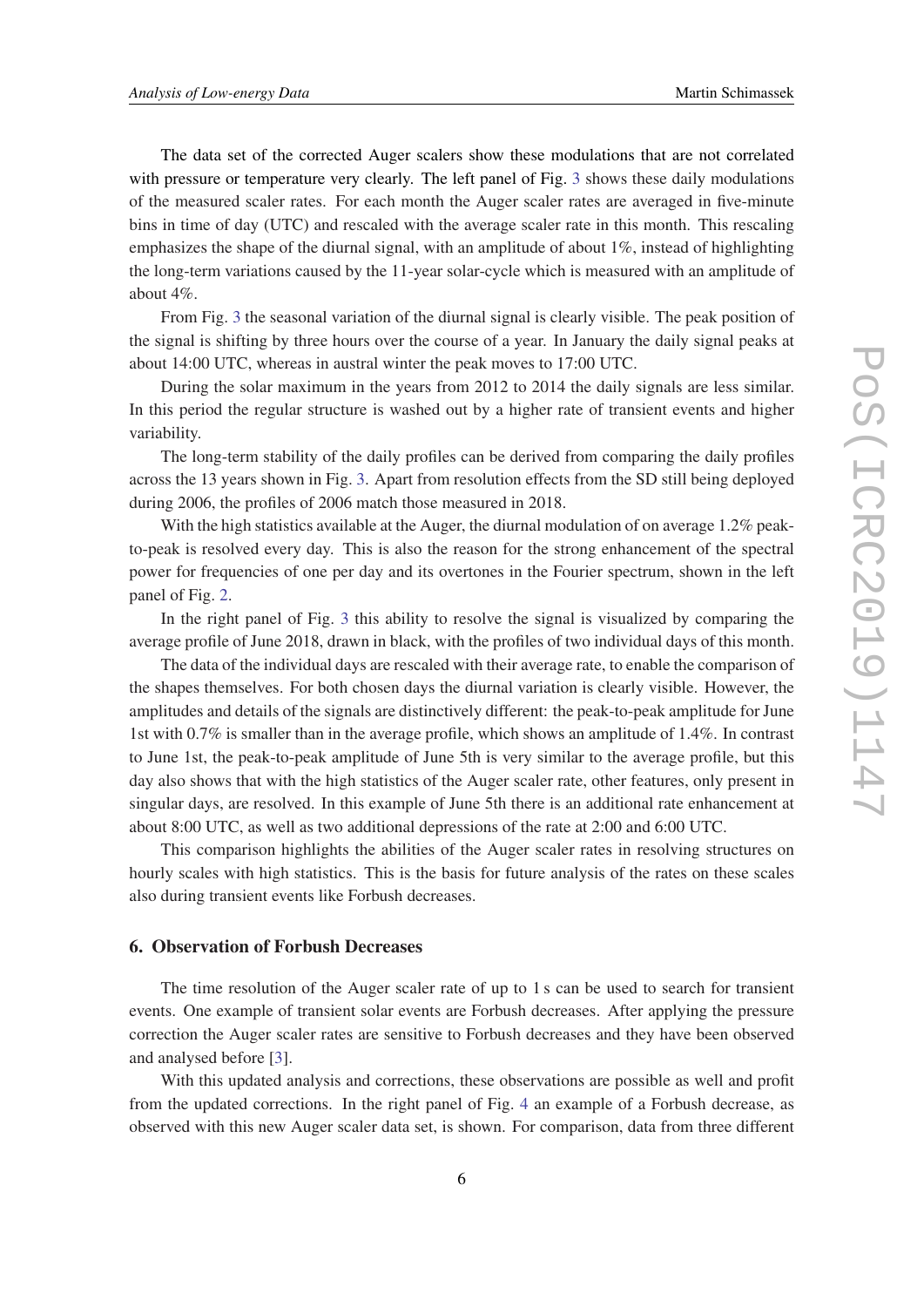<span id="page-6-0"></span>

Figure 3: The observed daily pattern of the scaler rate as a function of the time of day (UTC). *Left:* The monthly average values. Each month is normalized separately to emphasize the shape. *Right:* For June 2018: the average daily shape of the observed diurnal pattern together with two single days as examples of the variations in this diurnal pattern.

neutron monitors [\[10](#page-7-0)], Athens [\[12](#page-7-0)] in the northern hemisphere, McMurdo [\[13](#page-7-0)] in the Antarctic, and Tsumeb in Namibia [[11\]](#page-7-0) are shown for the same time period. The Forbush decrease mid of June 2015 is clearly visible in all stations, with the Auger scaler rate showing the smallest relative amplitude due to the high magnetic cut-off.

Besides the Forbush decrease itself, there are more features in the neutron-monitor time-series which can also be observed in the Auger scaler rate. One example is the enhancement in the rates during the end of July 2015.

This shows the potential of the Auger scaler rate to complement neutron-monitor data at highrigidity cut-off in the southern hemisphere.

## 7. Long Term Observations

The Auger scaler rate can be used for long-term measurements of solar modulations of the cosmic-ray intensity as it was shown in previous work [[6](#page-7-0)]. To achieve this long term stability of the measurements, the corrections, as presented in [[6\]](#page-7-0) and their adaptation to a station-based approach in Eq. ([3.2](#page-3-0)), are essential. Here we present an updated version of the 11-year solar-cycle modulation of the cosmic-ray intensity. The left panel of Fig. [4](#page-7-0) displays the measured scaler rate from January 2006 until the end of 2018. For comparison, the rate as measured by the Tsumeb neutron monitor [\[11](#page-7-0)] is shown during the same time period.

Over the whole period we observe a variation in the average scaler rate of about 4%. With a maximum of +3% relative to Jan 2006 in 2009 and a minimum with -1% in 2015. In June 2018 the amplitude reaches again about  $+3\%$  relative to Jan 2006 during the current solar minimum. The correlation with the neutron monitor - as well as the match with the expected behaviour from solar sunspot data [\[9\]](#page-7-0) - showing a recovery of the scaler rate towards the second solar minimum during the operation of Auger, highlight the long-term stability and reliability of the corrected scaler rate.

# 8. Conclusion and Outlook

We have shown that with the appropriate corrections the Auger Scaler mode is a useful data set